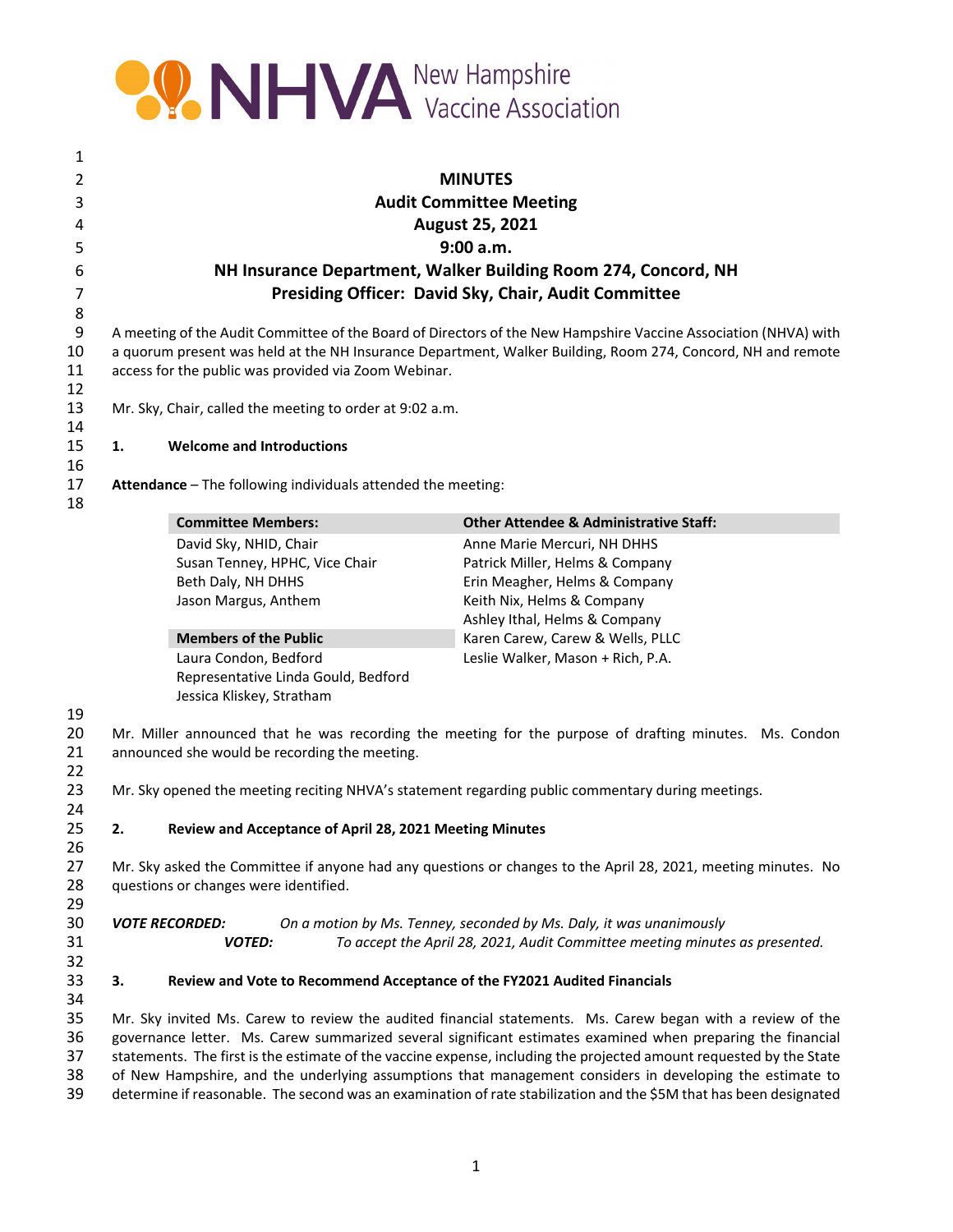# **OO NHVA** New Hampshire

| 40<br>41<br>42<br>43                   | for that purpose. Finally, there is an estimate of any balance due or accounts receivable. Typically, there are none,<br>however, this past quarter there was one small receivable due as of June 30 <sup>th</sup> and it has since been received. Ms.<br>Carew's determination found the three estimates were reasonable.                                                                                                                                                                                                                                                                                                 |  |  |  |
|----------------------------------------|----------------------------------------------------------------------------------------------------------------------------------------------------------------------------------------------------------------------------------------------------------------------------------------------------------------------------------------------------------------------------------------------------------------------------------------------------------------------------------------------------------------------------------------------------------------------------------------------------------------------------|--|--|--|
| 44<br>45<br>46<br>47<br>48<br>49<br>50 | Ms. Carew reported there were no difficulties in performing the audit or in working with management. There were<br>no misstatements that were material to the financial statements and there were two very small timing adjustments<br>that were discussed with management and have been included with the letter. Ms. Carew stated that she requested<br>and received a representation letter from the Mr. Sky and Mr. Miller on behalf of the Association to make sure that<br>it is understood that the financial statements are the Association's responsibility and Carew & Wells is providing an<br>opinion on them. |  |  |  |
| 51<br>52<br>53<br>54<br>55<br>56<br>57 | Ms. Carew stated that several years ago there were a few, minor management recommendations made to<br>strengthen internal controls. All recommendations were implemented as suggested. This year there are no<br>recommended changes for controls. Mr. Miller reported that Helms & Company fully updated the financial<br>procedures documentation prior to the start of the audit. Ms. Carew commented that they do review the controls<br>every year as part of the audit process, and it was clear that a tremendous amount of time was spent updating the<br>document.                                                |  |  |  |
| 58<br>59<br>60<br>61<br>62<br>63       | Ms. Carew reviewed the Auditor's Report and stated that Carew & Wells provided a clean opinion. She stated that<br>she does not believe there are any misstatements or changes that need to be made to the financial statements to<br>confirm with Generally Acceptable Accounting Principles. Ms. Carew provided a brief overview of new requirements<br>for the Auditor's Letter with additional sections making sure there is a clear understanding about how the audit is<br>performed.                                                                                                                                |  |  |  |
| 64<br>65<br>66<br>67<br>68<br>69       | Ms. Carew asked the group if anyone needed her to review the financial statements themselves. There being no<br>questions, she highlighted two items of interest beginning with the Notes on page 10 regarding TRICARE. The<br>outstanding balance for the TRICARE settlement is at \$468,630. It is anticipated that this will be collected in fiscal<br>year 2022 and therefore will be settled in the upcoming year. Finally, she directed the group to Subsequent Events<br>on page 12. As was done last year, there is mention of the ongoing pandemic.                                                               |  |  |  |
| 70<br>71<br>72                         | Mr. Sky thanked Ms. Carew for her work and asked the Committee members if there was a motion to meet in non-<br>public session with Ms. Carew.                                                                                                                                                                                                                                                                                                                                                                                                                                                                             |  |  |  |
| 73<br>74<br>75                         | <b>VOTE RECORDED:</b><br>On a motion by Ms. Tenney, seconded by Ms. Daly, it was unanimously<br>To move to a non-public session with Ms. Carew.<br><b>VOTED:</b>                                                                                                                                                                                                                                                                                                                                                                                                                                                           |  |  |  |
| 76<br>77<br>78                         | All non-Audit Committee members left the room and the Zoom to enable the Audit Committee to enter into non-<br>public session with Ms. Carew to discuss the audit.                                                                                                                                                                                                                                                                                                                                                                                                                                                         |  |  |  |
| 79<br>80<br>81                         | After the non-public session concluded, Mr. Sky asked for a motion to make public the meeting minutes that he will<br>provide from the non-public session.                                                                                                                                                                                                                                                                                                                                                                                                                                                                 |  |  |  |
| 82<br>83<br>84<br>85                   | On a motion by Ms. Tenney, seconded by Ms. Daly, it was unanimously<br><b>VOTE RECORDED:</b><br>To make public the meeting minutes provided by Mr. Sky of the non-public<br><b>VOTED:</b><br>session with Ms. Carew.                                                                                                                                                                                                                                                                                                                                                                                                       |  |  |  |
| 86<br>87<br>88<br>89<br>90             | Meeting minutes from the non-public session with Ms. Carew:<br>Committee members engaged in a discussion with Ms. Carew regarding any issues or concerns she had in<br>conducting the audit. Ms. Carew stated that there were no issues or concerns.<br>On a motion by Ms. Tenney, seconded by Ms. Daly, it was unanimously<br><b>VOTE RECORDED:</b><br><b>VOTED:</b><br>To adjourn the non-public session.                                                                                                                                                                                                                |  |  |  |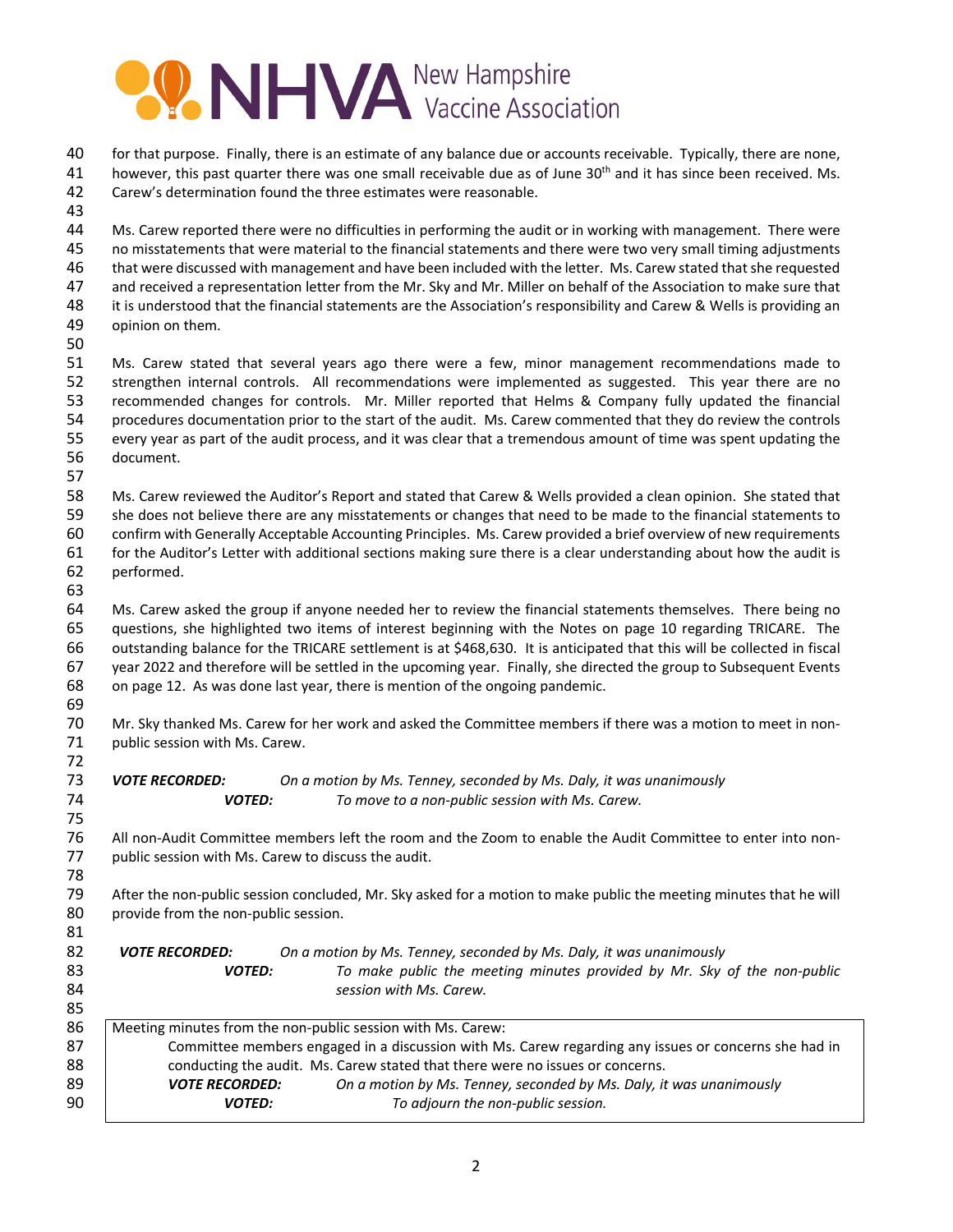

 *VOTE RECORDED: On a motion by Ms. Tenney, seconded by Ms. Daly, it was unanimously VOTED: To recommend to the Board of Directorsto accept the FY2021 Audited Financials.*

 Mr. Miller stated that he included in the meeting packet the final FY2021 *Statement of Cash Flow, Statement of Financial Position,* and *Statement of Changes in Net Assets* for the Committees reference. The statements correspond to the audit, and they are very similar to what was shared at the June meeting, however, the assessment revenue has been updated along with a few other changes. Mr. Miller stated that covered lives are similar to lives for the prior quarter, 161,564 for quarter two and a slight increase to 161,828 for quarter three.

 

### **4. CY2022 Assessment Rate Initial Assumptions Discussion**

 Mr. Miller introduced Ms. Walker from the accounting and auditing firm Mason+Rich. Ms. Walker was retained by Helms & Company to review and refine the assessment rate setting process. Based on several factors, including the State no longer maintaining credit balances for overpayments made by the Association, it made sense to do a full review.

 Mr. Miller stated that the goal today is to review a set of trends, review the model assumptions, review the model output, and then discuss specific questions with the Committee. This will allow for additional revisions to be made between now and the Audit Committee and Board meetings in September.

 Mr. Miller began by outlining the assessment process goals achieved over the past several years and the focus for calendar year 2022. Now that the goal of eliminating funds held by the State was met in 2021, in 2022, the process will address:

- 114 the historical swings in payments to the State,
- 115 incorporating the concept of zero funds held at the State,
- 116 the modeling of a COVID assessment reserve,
- 117 the conclusion of the TRICARE specific assessments, and
- 118 the simplification of the model back-end tool.
- 

 Mr. Miller briefly reviewed the FY2021 Notable Fiscal Events slide including the TRICARE revenue that will be going away next fiscal year. The impact of this will be close to half a million dollars per year going forward. The historical trends charts were also briefly reviewed including *Shrinking Assessed Lives and Variability in Assessed Rates* which reflects a (0.2%) decline in covered lives. The impact of COVID was less than expected. We are paying attention to these numbers because while overall costs for vaccines are increasing slightly each year, covered lives are also declining.

 Mr. Miller then reviewed trends for State/carrier split of expenditures, interest rate changes on investments, unemployment trends, and Medicaid enrollment. Notably, we have achieved a higher rate of return on the funds invested by Bank of New Hampshire than those in the ICS account. We continue to seek higher yielding investments within our investment policy parameters. Unemployment continues to remain low, yet Medicaid enrollment has increased.

- Mr. Miller reviewed the assumptions contained in the model. These include:
- 134 the Board's commitment to keeping rates stable,
- ‐ 10% reserve per RSA 126‐Q:4 II.(c),
- 136 \$5M assessment reserve fund,
- **••** potential COVID assessment reserve for FY2023-2024,
- 138 DHHS not holding excess funds,
- 139 no reimbursement for DHHS' administrative cost request
- 140 carrier support of 60%,
- 141 interest rate at 0.9%,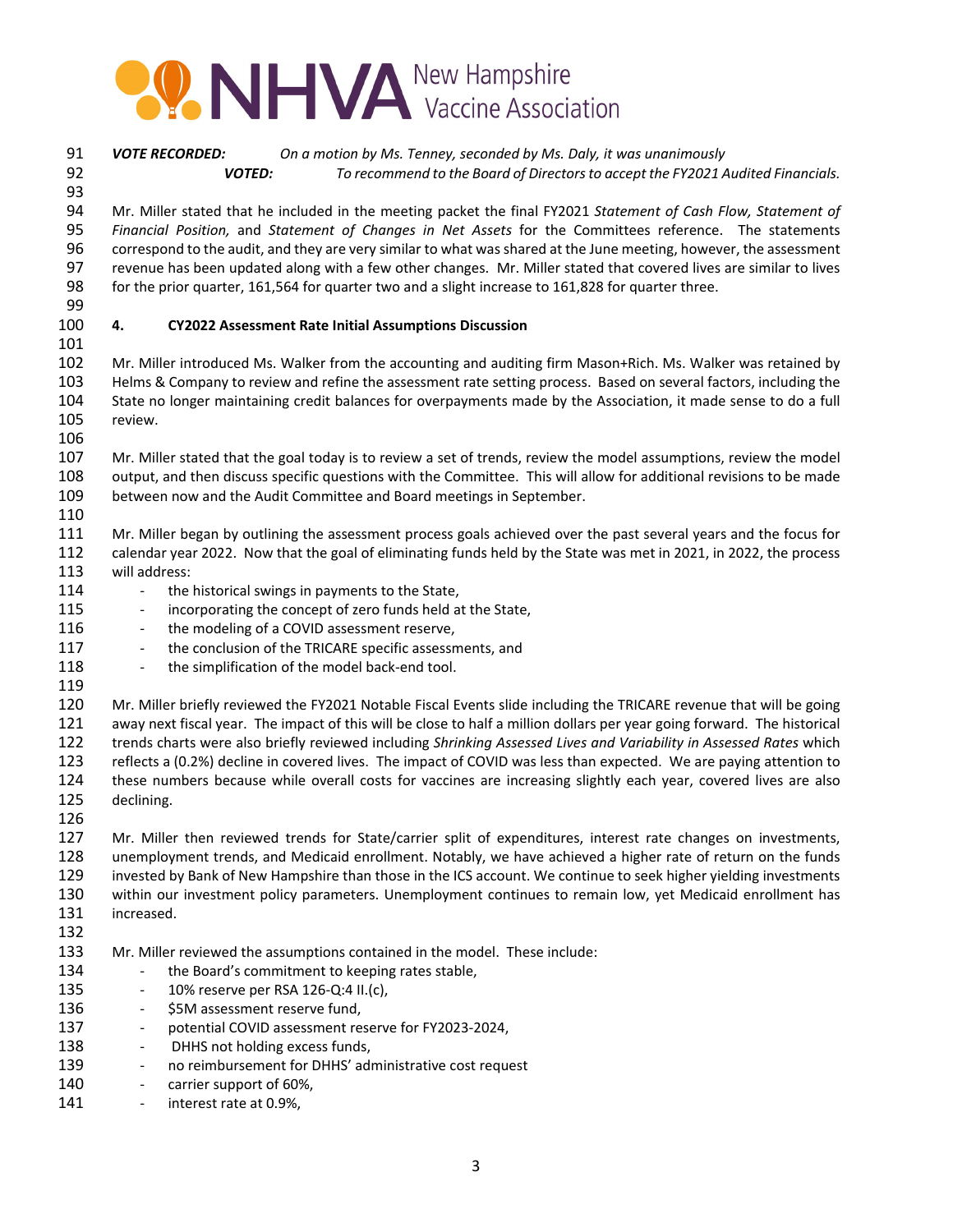## **WIHVA** Vaccine Association

- 142 assessed lives decline of 0.05% per quarter,
- 143 •• TRICARE rate remaining at \$14.82 into 2022 anticipating the paydown will be completed in approximately four quarters,
- 145 a 4% increase to the Administrative budget, and
- 146 no assessment interest payments.
- 

 Mr. Miller then reviewed the *SFY202‐2024 Rate Model*. An assessment placeholder for COVID‐19 vaccine payments has been put in place understanding that the Federal Government is currently paying for these vaccines, but long term it is believed that this will end. Many state vaccine programs are planning for this. A placeholder of \$500K for each of fiscal years 2023 and 2024 has been assumed in the model, and this can be lowered, raised, or eliminated based on what Committee members feel is appropriate. As explained earlier, interest rates are projected to remain low and has been assumed at 0.9%; the ultimate impact to the model is small. Although the economy is improving and we anticipate an increase of covered lives, they are likely to continue to decline. The Committee held a discussion regarding the model's covered live estimates, and they concluded that they are low and should be increased. Mr. Margus asked if anyone in the group had any expectation of there being a Medicaid disenrollment event next year when the public health emergency ends? He has heard of maintenance of eligibility requirements that are happening now that contributed to the increase with Medicaid. Mr. Miller explained that the disenrollment is expected to begin later this fall, but it happens based on when you enrolled so it does not all happen on one day. This can be clarified, prior to the meeting in September. The Committee discussed the expected decline in Medicaid rolls when the Federal state of emergency is lifted. Mr. Miller stated he would find additional information on the expected change in enrollment.

 Mr. Miller reviewed the variability of the amount of the prior June payments NHVA has made to the State. One of the goals is to make this payment more level each year. Beyond next year, the TRICARE revenue will end which will have a negative impact of nearly half a million dollars per year. The request from DHHS assumes a CDC credit of \$2.5M, but the model assumed \$2.8M; this will be corrected in the next version of the model. With the assumptions outlined, the CY 2022 rate would be \$7.20, and it is currently \$6.25 which was reduction from a rate of \$6.80 the year prior. One way to reduce the proposed rate of \$7.20 would be to use some of the \$5M assessment reserves.

 Mr. Margus asked for clarification from Mr. Miller relating to the total covered lives. Mr. Miller confirmed that overall, we have been seeing a reduction of lives of approximately 0.2% per year. Current projections are based on where we are now vs. from where we were two or three quarters ago. The Committee agreed that the current model's covered lives show too steep of a decline and should be revised.

 The Committee directed Mr. Miller and Ms. Walker to revise the model to include rates in the range of ~\$6.80‐8.00 for discussion at the September 9, 2021 Audit Committee meeting and with the goal of having the remainder reserves be as close to \$0 as possible at the end of FY2024. To achieve these goals, they should address the covered lives assumptions, change the \$2.8M CDC credit estimate to \$2.5M, and rethink the concept of assessment reserves for COVID. 

### **5. Other Business**

Mr. Sky asked the Committee members if anyone had any other business to discuss. There were none.

### **6. Public Comment**

 Mr. Sky asked if any members of the public wished to speak, and Ms. Condon indicated she did wish to provide a statement. Ms. Condon expressed concern that the Association continues to entertain DHHS' request for administrative support to support their registry program and staff. Ms. Condon referenced a letter from Attorney Mark McCue to NHVA dated September 5, 2018 which provided guidance for the Association on this reimbursement request. Ms. Condon also expressed concern regarding NHVA's authority to expend or reserve funds for a COVID‐